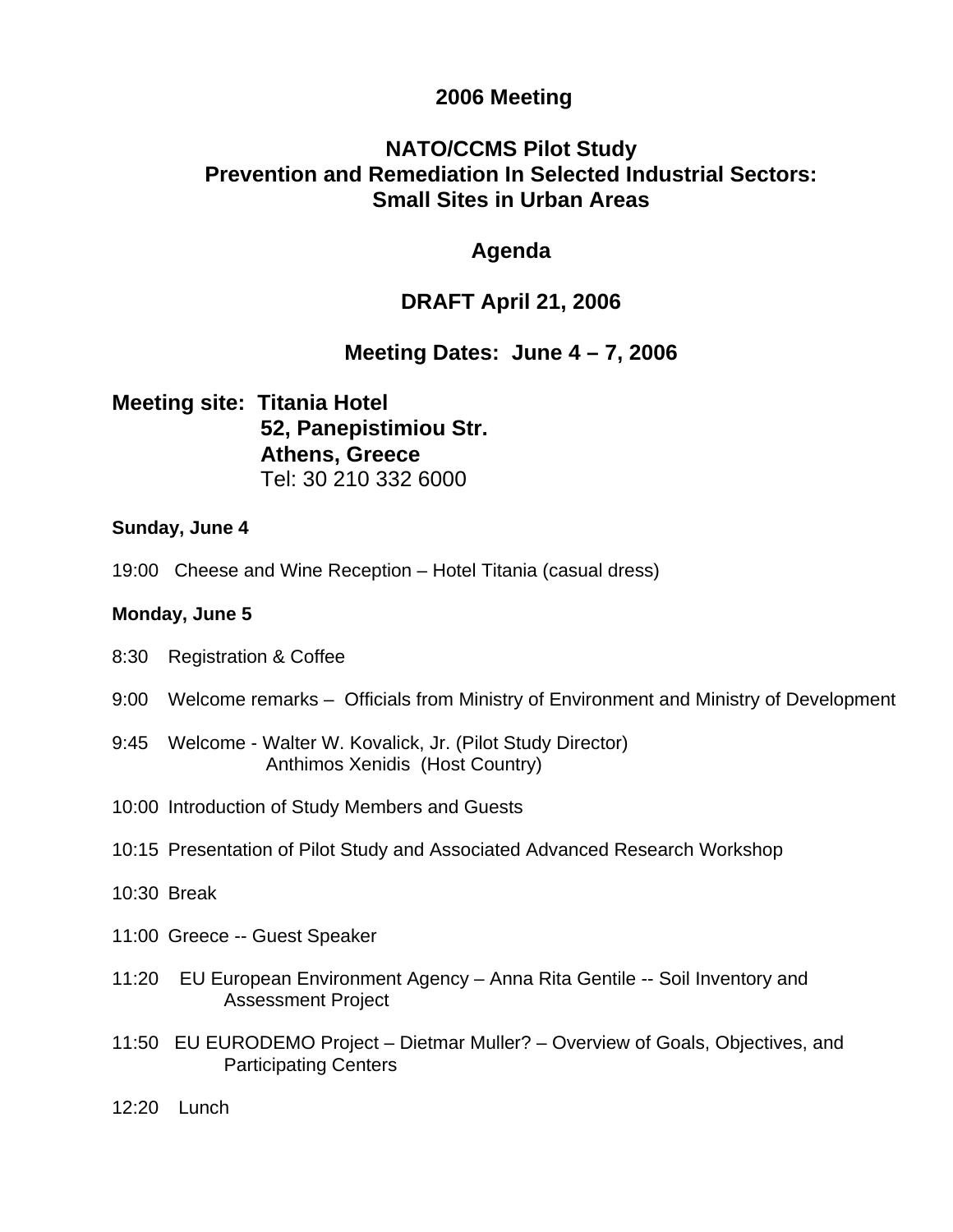13:45 United States – William Linn – State Coalition for Remediation of Dry Cleaners (SCROD): National Overview of Cleanup Strategies in States

### **Small Sites with Petroleum HC Contamination**

- 14:15 Italy R. Boni. -- The remediation program of the ENI gas station network in Italy
- 14:45 Break
- 15:10 Lithuania -- Ramune Seckuviene– Investigation and Remediation of Sites Contaminated with Petroleum Hydrocarbons in Lithuania
- 15:30 Tour de Table -- Turkey
- 15:50 Tour de Table -- Slovenia

#### **Risk Assessment and Follow on for Small Sites**

- 16:10 Poland -- Janusz Krupanek Barriers and bridges to risk assessment and management of contaminated sites in urban areas: Upper Silesia case study
- 16:40 Canada Steven Rose Brownfields Redevelopment in Ontario, Canada: Two Case **Studies**
- 17:10 Adjourn

Dinner -- not provided

------------------------------------------------------

#### **Tuesday, June 6**

- 8:30 Registration & Coffee
- 9:00 **Country Representatives**: Preliminary Discussion of Industrial Sectors/Next Meeting

#### **Risk Assessment and Follow On for Small Sites (cont.)**

- 9:30 Poland Eleonora Wcislo -- Examples of Health Risk Assessment Application for Contaminated Sites in the Upper Silesia, Poland (3 case studies).
- 10:00 Turkey Cem Avci -- An Environmental Management System Based on Risk Assessment for Petroleum Retail Stores
- 10:30 Break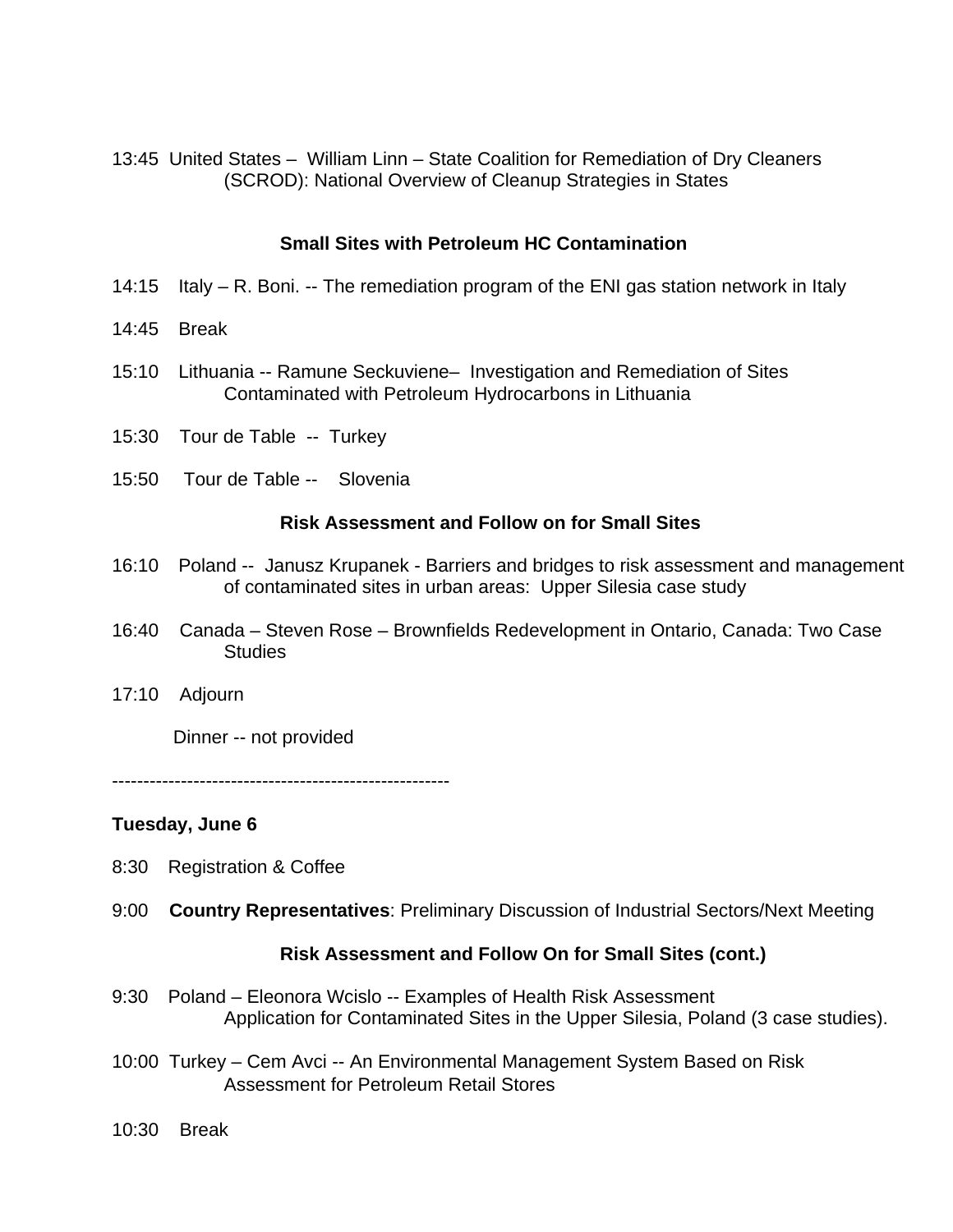11:00 United Kingdom -- David Lerner -- Significance of Contamination from Small Sites to Urban Diffuse Pollution: Nottingham Case Study

### **Small Sites in Unique Settings/Multiple Contaminants**

- 11:30 TBD
- 12:00 Switzerland J. Tardent, B. Hammer -- Remediation of the Hazardous Waste Landfill in Kölliken, Switzerland
- 12:30 Lunch
- 14:00 Canada Jeff Westeinde -- Environmental Remediation Techniques on a Heavily Congested Urban Site
- 14:30 Greece -- S. Papadopoulos -- Remediation of a Site Polluted by Tanneries in the City of Thessaloniki

#### **Small Sites with Organic Contaminants (non petroleum)**

- 15:00 Canada Guillaume Bédard -- Soil Management Facility An Effective Tool for the Remediation of Small Urban Contaminated Sites
- 15:30 Break
- 15:50 Czech Republic -- K. Vlk and V. Zikmund -- Remediation of a small site in **Ostrava**
- 16:20 United States William Linn -- Technical Approaches to Rapid Site Assessment and Cleanup of Dry Cleaner Sites : Florida Case Studies
- 16:50Tour de Table Georgia
- 17:10 Tour de Table Lithuania
- 17:30 Adjourn
- 19:00 Pilot Study Dinner Vouliagmeni Nautical Club

#### **Wednesday, June 7**

- 8:30 Registration and Coffee
- 9:00 **Country Representatives**: Selection of Sector for Next Meeting